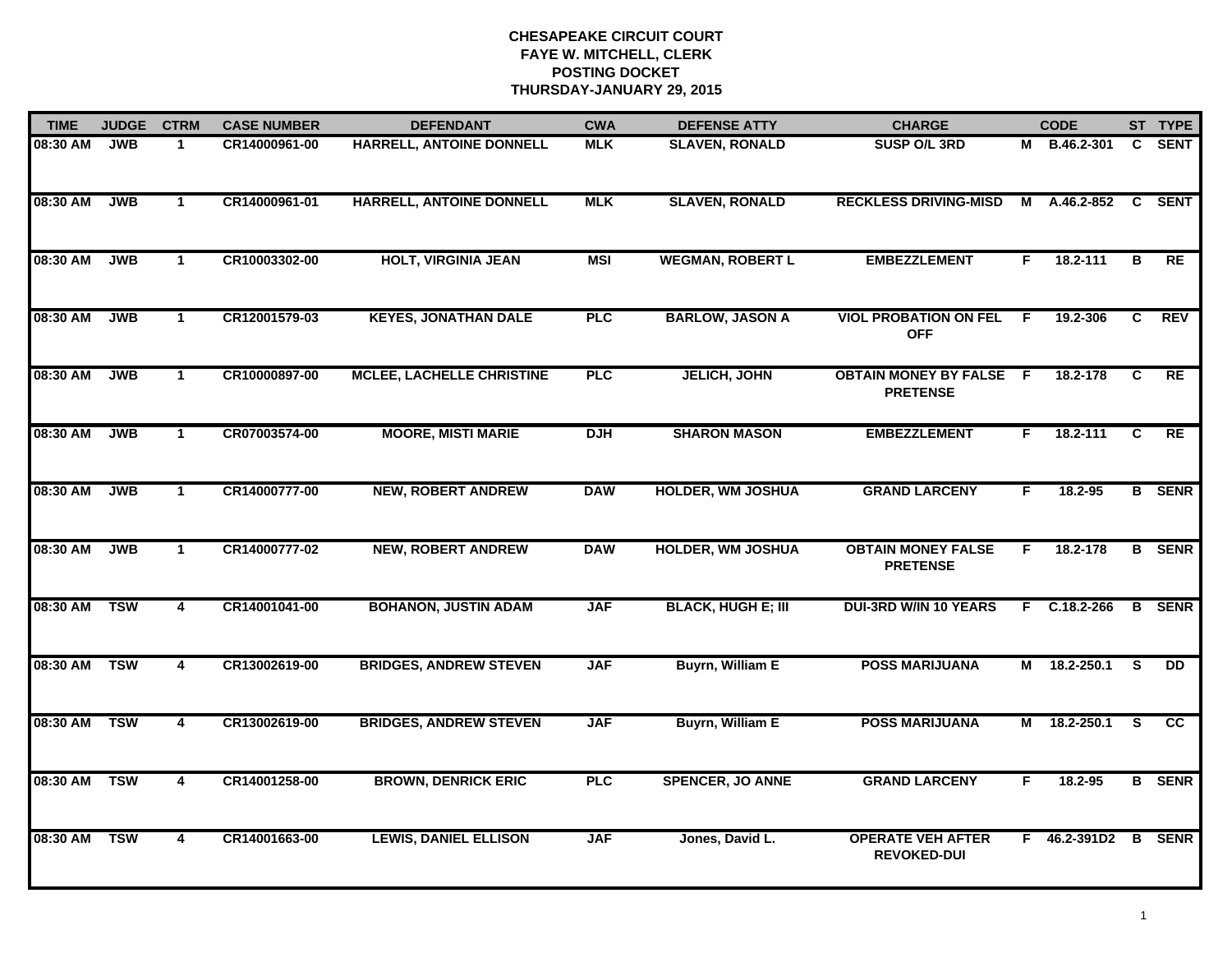| <b>TIME</b>  | <b>JUDGE</b> | <b>CTRM</b>    | <b>CASE NUMBER</b> | <b>DEFENDANT</b>                  | <b>CWA</b>   | <b>DEFENSE ATTY</b>        | <b>CHARGE</b>                                |     | <b>CODE</b> |                         | ST TYPE     |
|--------------|--------------|----------------|--------------------|-----------------------------------|--------------|----------------------------|----------------------------------------------|-----|-------------|-------------------------|-------------|
| 08:30 AM     | <b>TSW</b>   | 4              | CR11002258-01      | <b>SEELEY, KATHERINE HOPE</b>     | <b>PLC</b>   | Jankell, Peter J.          | <b>VIOL PROBATION ON FEL</b><br><b>OFF</b>   | -F  | 19.2-306    |                         | <b>REV</b>  |
| 08:30 AM     | <b>TSW</b>   | 4              | CR10001905-02      | <b>SMITH, JOHNNY STEVENSON</b>    | <b>AHM</b>   | <b>HARRIS, ERIC</b>        | <b>VIOL PROBATION ON FEL</b><br><b>OFF</b>   | - F | 19.2-306    | C                       | <b>REV</b>  |
| 08:30 AM     | <b>RDS</b>   | 6              | CR14001771-00      | <b>CUFFEE, LAVERNE LOUISE</b>     | <b>AHM</b>   | Jones, David L             | <b>POSSESS COCAINE</b>                       | F.  | 18.2-250    | $\overline{\mathbf{B}}$ | <b>UA</b>   |
| 08:30 AM     | <b>RDS</b>   | 6              | CR14002006-00      | <b>FORE, THEODORE GARDNER; II</b> | <b>WHC</b>   | Taylor, Matthew T; SR      | <b>OBTAIN MONEY FALSE</b><br><b>PRETENSE</b> | F.  | 18.2-178    | $\mathbf{c}$            | <b>SENR</b> |
| 08:30 AM     | <b>RDS</b>   | 6              | CR12000781-10      | <b>KIDD, NATHAN RAY</b>           | <b>WHC</b>   | <b>JAMES, ANDREW</b>       | <b>VIOL PROBATION ON FEL</b><br><b>OFF</b>   | - F | 19.2-306    | C                       | <b>REV</b>  |
| 08:30 AM RDS |              | 6              | CR14000047-00      | <b>KIDD, NATHAN RAY</b>           | <b>WHC</b>   | <b>JONES, M COLSTON</b>    | PETIT LARCENY 3RD OFF F                      |     | 18.2-96     |                         | C SENR      |
| 08:30 AM     | <b>RDS</b>   | 6              | CR14002010-00      | <b>MOORE, TRINA YVETTE</b>        | <b>DAW</b>   | Taylor, Matthew T; SR      | <b>GRAND LARCENY</b>                         | F.  | 18.2-95     |                         | C SENR      |
| 08:30 AM     | <b>RDS</b>   | 6              | CR14002581-00      | <b>NEAL, JOHN HENRY</b>           | <b>WHC</b>   | <b>MORRIS, DIALLO K</b>    | <b>VIOL PROBATION ON FEL</b><br><b>OFF</b>   | F.  | 19.2-306    | $\overline{c}$          | <b>REV</b>  |
| 08:30 AM     | <b>RDS</b>   | 6              | CR13000237-01      | <b>WALKUP, THOMAS LEVENE</b>      | <b>WHC</b>   | <b>MORRIS, DIALLO K</b>    | <b>VIOL PROBATION ON FEL</b><br><b>OFF</b>   | E   | 19.2-306    | C.                      | <b>REV</b>  |
| 08:30 AM     | <b>RDS</b>   | 6              | CR13001793-03      | <b>WENDT, RICHARD WADE</b>        | <b>MSI</b>   | <b>HARRIS, ERIC</b>        | VIOL GOOD BEHAV ON FEL F<br><b>OFF</b>       |     | 19.2-306    |                         | <b>REV</b>  |
| 9:00 AM      | <b>JWB</b>   | $\mathbf{1}$   | ***                | ** DRUG COURT PROGRAM**           | $\star\star$ | ***                        | ***                                          |     |             |                         |             |
| 09:30 AM     | <b>JWB</b>   | $\mathbf{1}$   | CR13000708-03      | <b>STEPHENSON, BRIAN ADAM</b>     |              |                            | <b>VIOL PROBATION ON FEL</b><br><b>OFF</b>   | - F | 19.2-306    |                         | C ADAT      |
| 10:00 AM     | <b>EPG</b>   | $\overline{3}$ | CR10001901-00      | <b>COWELL, MARVIN</b>             | <b>MLK</b>   | <b>HAMLETT, BENJAMIN H</b> | <b>PWID SCH I OR II</b>                      | F.  | 18.2-248    | $\overline{c}$          | <b>ROL</b>  |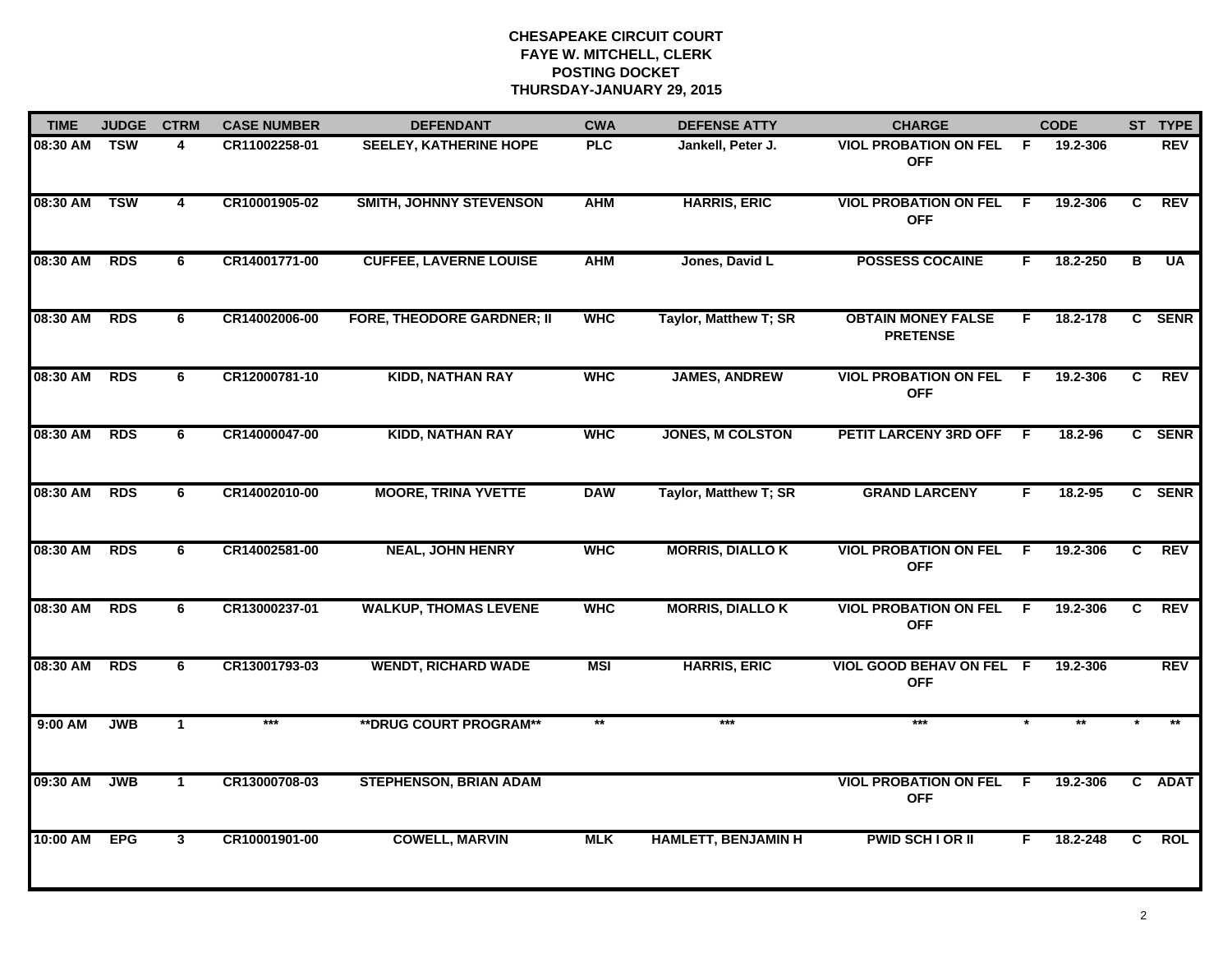| <b>TIME</b> | <b>JUDGE</b> | <b>CTRM</b>    | <b>CASE NUMBER</b> | <b>DEFENDANT</b>                | <b>CWA</b> | <b>DEFENSE ATTY</b>        | <b>CHARGE</b>                                  |    | <b>CODE</b> |                | ST TYPE       |
|-------------|--------------|----------------|--------------------|---------------------------------|------------|----------------------------|------------------------------------------------|----|-------------|----------------|---------------|
| 10:00 AM    | <b>EPG</b>   | $\mathbf{3}$   | CR10001901-01      | <b>COWELL, MARVIN</b>           | <b>MLK</b> | HAMLETT, BENJAMIN H        | PWID SCH I OR II                               | F. | 18.2-248    | C.             | <b>ROL</b>    |
| 10:00 AM    | <b>EPG</b>   | 3              | CR10001901-02      | <b>COWELL, MARVIN</b>           | <b>MLK</b> | <b>HAMLETT, BENJAMIN H</b> | <b>PWID HEROIN</b>                             | F. | 18.2-248    | $\overline{c}$ | <b>ROL</b>    |
| 10:00 AM    | <b>EPG</b>   | $\overline{3}$ | CR15000001-00      | <b>HOWELLS, MICHAEL GREGORY</b> | <b>MLK</b> | <b>ALOUPAS, CARMELOU</b>   | <b>HABITUAL OFFENDER-</b><br><b>PRIOR OFF</b>  | F. | 46.2-357    |                | <b>B</b> PLEA |
| 10:00 AM    | <b>EPG</b>   | $\mathbf{3}$   | CR14002391-00      | <b>HUDSON, JENNIFER LYNN</b>    | <b>MLK</b> | Jones, David L             | <b>POSSESS COCAINE</b>                         | F. | 18.2-250    |                | <b>B</b> TRYL |
| 10:00 AM    | <b>EPG</b>   | $\mathbf{3}$   | CR14002391-01      | <b>HUDSON, JENNIFER LYNN</b>    | <b>MLK</b> | Jones, David L             | <b>POSSESS HEROIN</b>                          | F. | 18.2-250    |                | <b>B</b> TRYL |
| 10:00 AM    | <b>EPG</b>   | 3              | CR14002391-02      | <b>HUDSON, JENNIFER LYNN</b>    | <b>MLK</b> | Jones, David L             | <b>POSS/DISTRIBUTE</b><br><b>PARAPHERNALIA</b> |    | M 54.1-3466 |                | <b>B</b> TRYL |
| 10:00 AM    | <b>EPG</b>   | $\mathbf{3}$   | CR14002008-00      | <b>JOHNSON, LAKIM M</b>         | <b>WHC</b> | <b>HAMLET, BENJAMIN E</b>  | <b>PUBLIC RECORDS:</b><br><b>FORGERY</b>       | F  | 18.2-168    |                | <b>B</b> PLEA |
| 10:00 AM    | <b>EPG</b>   | $\overline{3}$ | CR14002008-00      | <b>JOHNSON, LAKIM M</b>         | <b>WHC</b> | <b>HAMLET, BENJAMIN E</b>  | <b>PUBLIC RECORDS:</b><br><b>FORGERY</b>       | F  | 18.2-168    | $\overline{B}$ | SUP           |
| 10:00 AM    | <b>EPG</b>   | $\mathbf{3}$   | CR14002008-01      | <b>JOHNSON, LAKIM M</b>         | <b>WHC</b> | <b>HAMLET, BENJAMIN E</b>  | <b>PUBLIC RECORDS:</b><br><b>FORGERY</b>       | F. | 18.2-168    |                | <b>B</b> PLEA |
| 10:00 AM    | <b>EPG</b>   | $\mathbf{3}$   | CR14002008-01      | <b>JOHNSON, LAKIM M</b>         | <b>WHC</b> | <b>HAMLET, BENJAMIN E</b>  | <b>PUBLIC RECORDS:</b><br><b>FORGERY</b>       | F. | 18.2-168    | B              | <b>SUP</b>    |
| 10:00 AM    | <b>EPG</b>   | $\mathbf{3}$   | CR14002008-02      | <b>JOHNSON, LAKIM M</b>         | <b>WHC</b> | <b>HAMLET, BENJAMIN E</b>  | <b>PUBLIC RECORDS:</b><br><b>FORGERY</b>       | F. | 18.2-168    |                | <b>B</b> PLEA |
| 10:00 AM    | <b>EPG</b>   | $\mathbf{3}$   | CR14002008-02      | <b>JOHNSON, LAKIM M</b>         | <b>WHC</b> | <b>HAMLET, BENJAMIN E</b>  | <b>PUBLIC RECORDS:</b><br><b>FORGERY</b>       | F. | 18.2-168    | в              | <b>SUP</b>    |
| 10:00 AM    | <b>EPG</b>   | $\mathbf{3}$   | CR14002008-03      | <b>JOHNSON, LAKIM M</b>         | <b>WHC</b> | <b>HAMLET, BENJAMIN E</b>  | <b>PUBLIC RECORDS:</b><br><b>FORGERY</b>       | F. | 18.2-168    |                | <b>B</b> PLEA |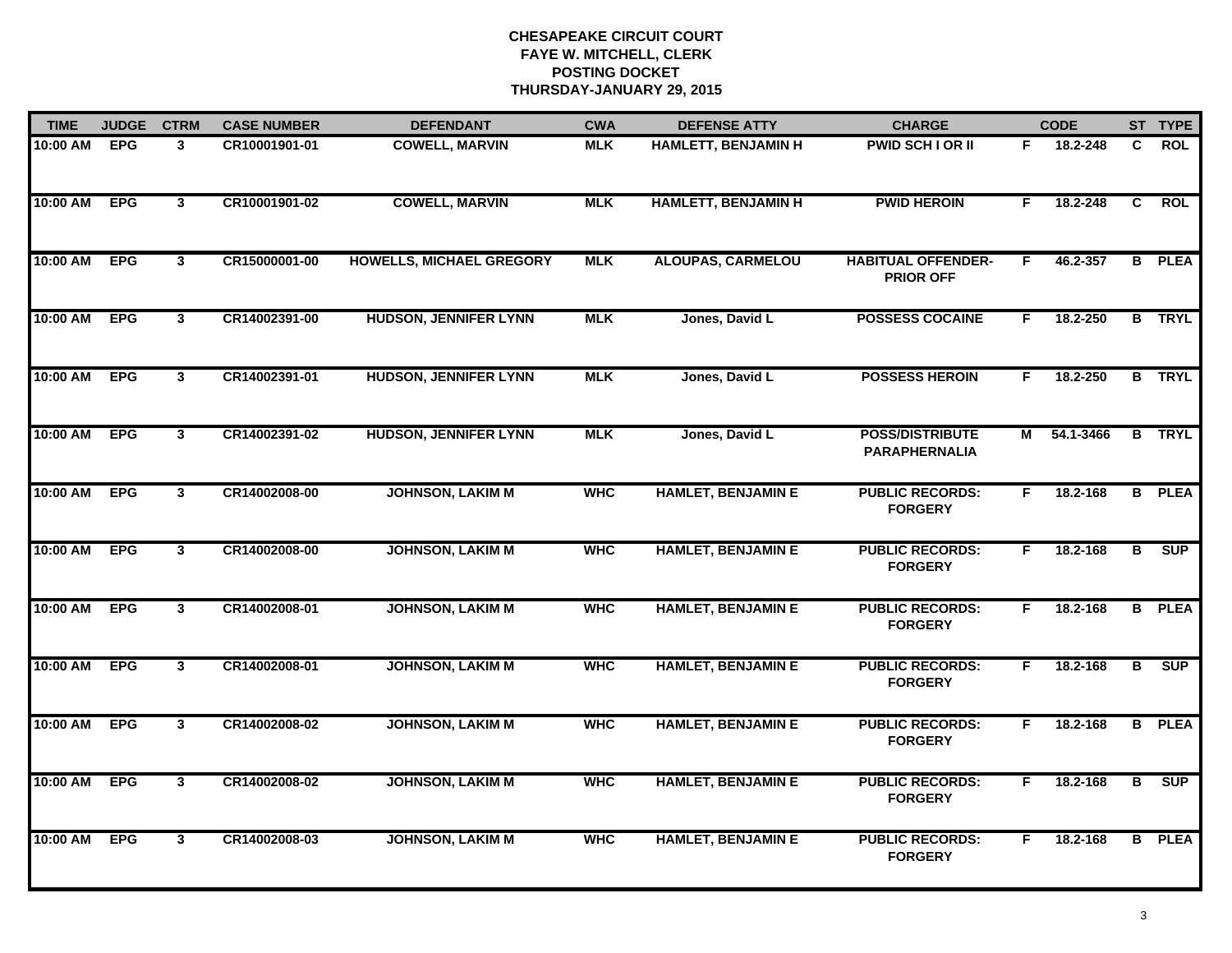| <b>TIME</b> | <b>JUDGE</b> | <b>CTRM</b>             | <b>CASE NUMBER</b> | <b>DEFENDANT</b>             | <b>CWA</b> | <b>DEFENSE ATTY</b>        | <b>CHARGE</b>                              |              | <b>CODE</b>  |                         | ST TYPE       |
|-------------|--------------|-------------------------|--------------------|------------------------------|------------|----------------------------|--------------------------------------------|--------------|--------------|-------------------------|---------------|
| 10:00 AM    | <b>EPG</b>   | 3                       | CR14002008-03      | <b>JOHNSON, LAKIM M</b>      | <b>WHC</b> | <b>HAMLET, BENJAMIN E</b>  | <b>PUBLIC RECORDS:</b><br><b>FORGERY</b>   | F.           | 18.2-168     | в                       | SUP           |
| 10:00 AM    | <b>EPG</b>   | $\mathbf{3}$            | CR14002008-04      | <b>JOHNSON, LAKIM M</b>      | <b>WHC</b> | <b>HAMLET, BENJAMIN E</b>  | <b>UTTER FORGED RECORD</b>                 | -F           | 18.2-168     |                         | <b>B</b> PLEA |
| 10:00 AM    | <b>EPG</b>   | $\overline{3}$          | CR14002008-04      | <b>JOHNSON, LAKIM M</b>      | <b>WHC</b> | <b>HAMLET, BENJAMIN E</b>  | <b>UTTER FORGED RECORD</b>                 | F.           | 18.2-168     | $\overline{\mathbf{B}}$ | SUP           |
| 10:00 AM    | <b>EPG</b>   | 3 <sup>1</sup>          | CR14002008-05      | <b>JOHNSON, LAKIM M</b>      | <b>WHC</b> | <b>HAMLET, BENAJAMIN E</b> | <b>UTTER FORGED RECORD</b>                 | F.           | 18.2-168     |                         | <b>B</b> PLEA |
| 10:00 AM    | <b>EPG</b>   | $\mathbf{3}$            | CR14002008-05      | <b>JOHNSON, LAKIM M</b>      | <b>WHC</b> | <b>HAMLET, BENAJAMIN E</b> | <b>UTTER FORGED RECORD</b>                 | F.           | 18.2-168     | B                       | <b>SUP</b>    |
| 10:00 AM    | <b>EPG</b>   | $\mathbf{3}$            | CR14002008-06      | <b>JOHNSON, LAKIM M</b>      | <b>WHC</b> | <b>HAMLET, BENJAMIN E</b>  | <b>UTTER FORGED RECORD</b>                 | F            | 18.2-168     |                         | <b>B</b> PLEA |
| 10:00 AM    | <b>EPG</b>   | $\mathbf{3}$            | CR14002008-06      | <b>JOHNSON, LAKIM M</b>      | <b>WHC</b> | <b>HAMLET, BENJAMIN E</b>  | <b>UTTER FORGED RECORD</b>                 | -F           | 18.2-168     | в                       | <b>SUP</b>    |
| 10:00 AM    | <b>EPG</b>   | $\mathbf{3}$            | CR14002008-07      | <b>JOHNSON, LAKIM M</b>      | <b>WHC</b> | <b>HAMLET, BENAJMIN E</b>  | <b>UTTER FORGED RECORD</b>                 | F            | 18.2-168     |                         | <b>B</b> PLEA |
| 10:00 AM    | <b>EPG</b>   | $\mathbf{3}$            | CR14002008-07      | <b>JOHNSON, LAKIM M</b>      | <b>WHC</b> | <b>HAMLET, BENAJMIN E</b>  | <b>UTTER FORGED RECORD</b>                 | F.           | 18.2-168     | В                       | <b>SUP</b>    |
| 10:00 AM    | <b>EPG</b>   | $\mathbf{3}$            | CR14002008-08      | <b>JOHNSON, LAKIM M</b>      | <b>WHC</b> | <b>HAMLET, BENJAMIN E</b>  | <b>SUSP O/L</b>                            | Μ            | B.46.2-301   |                         | <b>B</b> PLEA |
| 10:00 AM    | <b>EPG</b>   | 3                       | CR14002008-08      | <b>JOHNSON, LAKIM M</b>      | <b>WHC</b> | <b>HAMLET, BENJAMIN E</b>  | <b>SUSP O/L</b>                            |              | M B.46.2-301 | B                       | <b>SUP</b>    |
| 10:00 AM    | <b>TSW</b>   | $\overline{\mathbf{4}}$ | CR15000264-00      | <b>BRANDON, SARAH E</b>      | <b>AHM</b> | <b>GLASS, DALTON</b>       | <b>BOND APPEAL</b>                         | $\mathbf{o}$ | 19.2-124     |                         | C BOND        |
| 10:00 AM    | <b>TSW</b>   | $\overline{\mathbf{4}}$ | CR10001294-02      | <b>EVANS, JANELL MONIQUE</b> | <b>AJS</b> | <b>STOKES, MARK</b>        | <b>VIOL PROBATION ON FEL</b><br><b>OFF</b> | F.           | 19.2-306     |                         | C BOND        |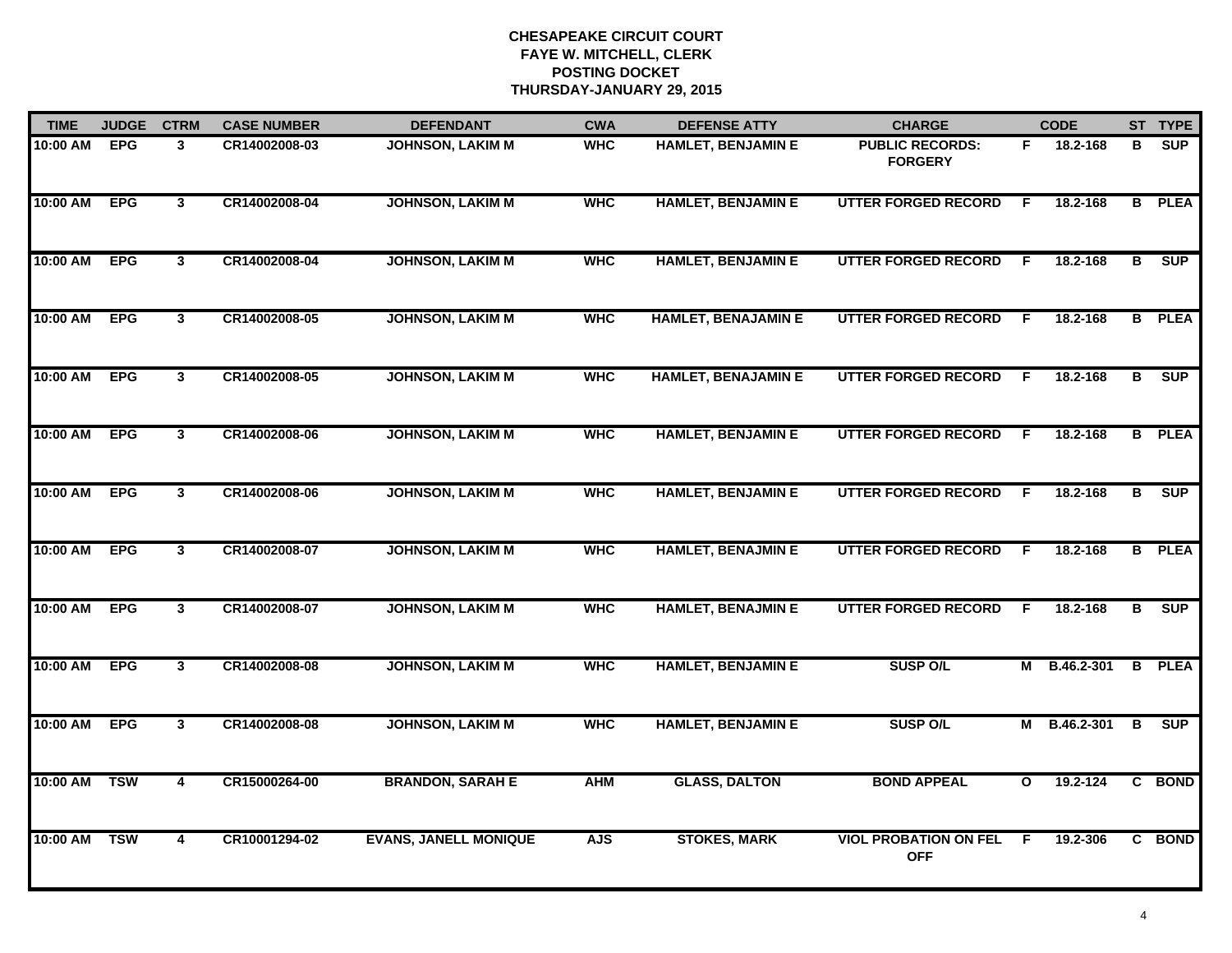| <b>TIME</b> | <b>JUDGE</b> | <b>CTRM</b>             | <b>CASE NUMBER</b> | <b>DEFENDANT</b>              | <b>CWA</b> | <b>DEFENSE ATTY</b>       | <b>CHARGE</b>                              |              | <b>CODE</b>  |    | ST TYPE     |
|-------------|--------------|-------------------------|--------------------|-------------------------------|------------|---------------------------|--------------------------------------------|--------------|--------------|----|-------------|
| 10:00 AM    | <b>TSW</b>   | 4                       | CR14001977-00      | <b>GRIFFIN, TERRY LASHAWN</b> | <b>DJH</b> | HAGANS, ROBERT F; JR      | <b>PWID MARIJUANA</b>                      |              | F 18.2-248.1 | B  | <b>TRYL</b> |
| 10:00 AM    | <b>TSW</b>   | $\overline{4}$          | CR12000436-02      | <b>RIVARD, MELISSA</b>        | <b>AJS</b> | <b>WEGMAN, ROBERT L</b>   | VIOL GOOD BEHAV ON MISD M<br><b>OFF</b>    |              | 19.2-306     |    | C BOND      |
| 10:00 AM    | <b>TSW</b>   | $\overline{\mathbf{4}}$ | CR07004884-00      | <b>SIMONS, STEPHEN SCOTT</b>  | <b>AJS</b> | <b>CATHERINE BRAUN</b>    | DRIV ON SUSP OPER LIC                      | M            | A.46.2-301   | C  | <b>ROL</b>  |
| 10:00 AM    | <b>TSW</b>   | 4                       | CR07004885-00      | <b>SIMONS, STEPHEN SCOTT</b>  | <b>AJS</b> | <b>CATHERINE BRAUN</b>    | <b>DUI (2ND OFFENSE)</b>                   | М            | B.18.2-266   | C  | <b>ROL</b>  |
| 10:00 AM    | <b>TSW</b>   | 4                       | CR15000155-00      | <b>TAYLOR, CRYSTAL</b>        | CLB        | <b>JOHNSON, STEPHANIE</b> | <b>BOND APPEAL</b>                         | $\mathbf{o}$ | 19.2-124     |    | C BOND      |
| 10:00 AM    | <b>RDS</b>   | 6                       | CJ14000164-00      | IN RE JUVENILE APPEAL         | <b>DAM</b> | <b>DRAPER, ANTHONY</b>    | <b>PETIT LARCENY</b>                       | М            | 18.2-96      |    | S TRYL      |
| 10:00 AM    | <b>RDS</b>   | 6                       | CJ14000164-01      | IN RE JUVENILE APPEAL         | <b>DAM</b> | <b>DRAPER, ANTHONY</b>    | POSSESS MARIJUANA, 1ST M<br><b>OFF</b>     |              | 18.2-250.1   | S. | <b>TRYL</b> |
| 10:00 AM    | <b>RDS</b>   | 6                       | CJ14000164-02      | IN RE JUVENILE APPEAL         | <b>DAM</b> | <b>DRAPER, ANTHONY</b>    | <b>STATUTORY BURGLARY</b>                  | F.           | 18.2-91      |    | C TRYL      |
| 10:00 AM    | <b>RDS</b>   | 6                       | CJ14000164-03      | IN RE JUVENILE APPEAL         | <b>DAM</b> | <b>DRAPER, ANTHONY</b>    | <b>GRAND LARCENY: AUTO</b><br><b>THEFT</b> | -F           | 18.2-95      |    | C TRYL      |
| 10:00 AM    | <b>RDS</b>   | 6                       | CJ14000164-04      | IN RE JUVENILE APPEAL         | <b>DAM</b> | <b>DRAPER, ANTHONY</b>    | <b>GRAND LARCENY: AUTO</b><br><b>THEFT</b> | F            | 18.2-95      |    | C TRYL      |
| 10:00 AM    | <b>RDS</b>   | 6                       | CJ14000164-05      | IN RE JUVENILE APPEAL         | <b>DAM</b> | <b>DRAPER, ANTHONY</b>    | <b>GRAND LARCENY: AUTO</b><br><b>THEFT</b> | F.           | 18.2-95      |    | C TRYL      |
| 10:00 AM    | <b>RDS</b>   | 6                       | CJ14000164-06      | IN RE JUVENILE APPEAL         | <b>DAM</b> | <b>DRAPER, ANTHONY</b>    | <b>GRAND LARCENY: AUTO</b><br><b>THEFT</b> | E            | 18.2-95      |    | C TRYL      |
| 10:00 AM    | <b>RDS</b>   | 6                       | CJ14000164-07      | IN RE JUVENILE APPEAL         | <b>DAM</b> | <b>DRAPER, ANTHONY</b>    | <b>STATUTORY BURGLARY-</b><br><b>CONSP</b> | -F           | 18.2-91      |    | C TRYL      |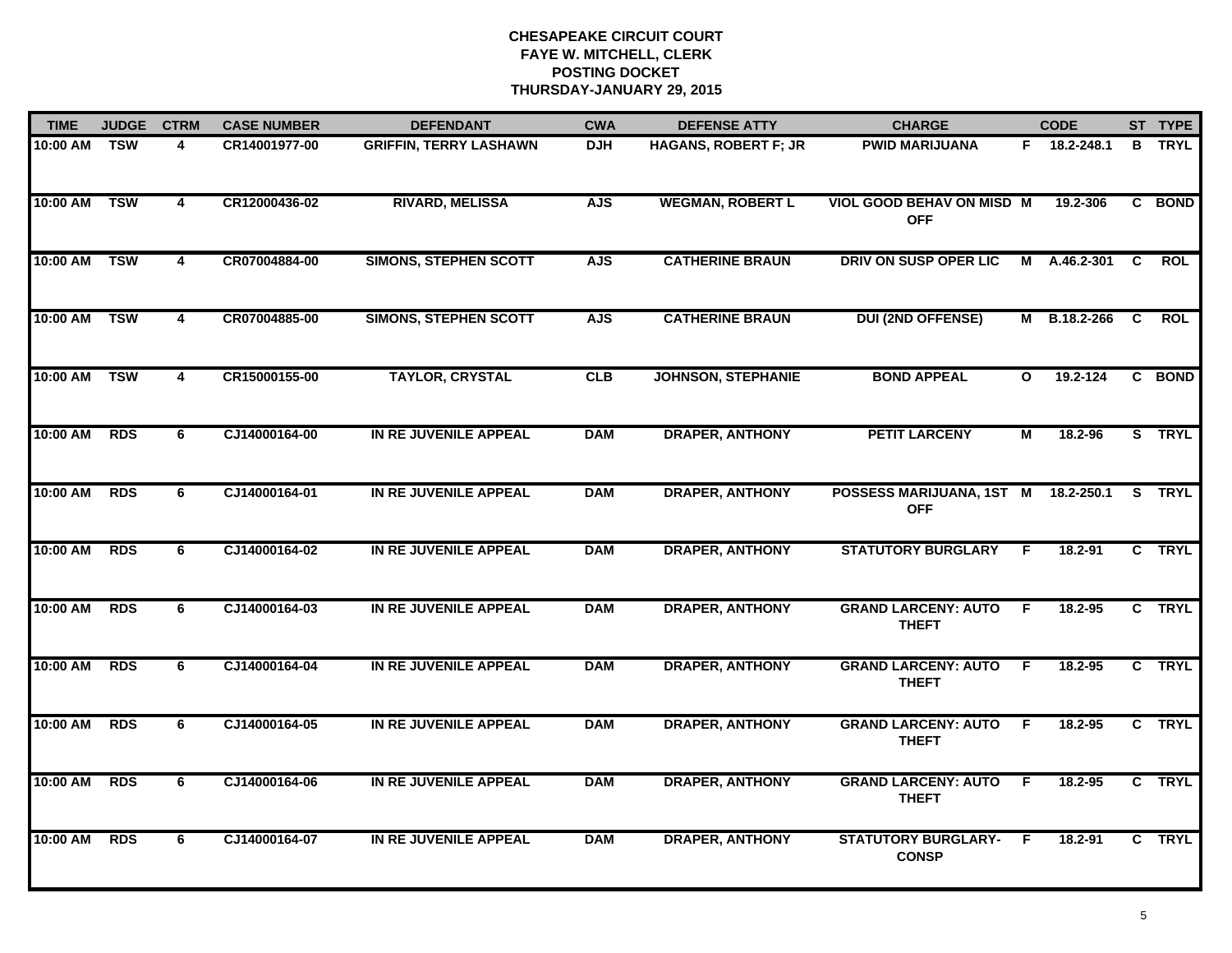| <b>TIME</b> | <b>JUDGE</b> | <b>CTRM</b> | <b>CASE NUMBER</b> | <b>DEFENDANT</b>                | <b>CWA</b> | <b>DEFENSE ATTY</b>      | <b>CHARGE</b>                                    |     | <b>CODE</b>   |   | ST TYPE       |
|-------------|--------------|-------------|--------------------|---------------------------------|------------|--------------------------|--------------------------------------------------|-----|---------------|---|---------------|
| 10:00 AM    | <b>RDS</b>   | 6           | CR14000627-00      | <b>BREEDING, KEVIN LEE; SR</b>  | <b>AMF</b> | <b>JONES, M COLSTON</b>  | <b>ROBBERY</b>                                   | F.  | 18.2-58       |   | C PLEA        |
| 10:00 AM    | <b>RDS</b>   | 6           | CR14000627-01      | <b>BREEDING, KEVIN LEE; SR</b>  | <b>AMF</b> | <b>JONES, M COLSTON</b>  | <b>AGGR MALICIOUS</b><br><b>WOUNDING</b>         | F.  | $18.2 - 51.2$ |   | C PLEA        |
| 10:00 AM    | <b>RDS</b>   | 6           | CR14000627-02      | <b>BREEDING, KEVIN LEE; SR</b>  | <b>AMF</b> | <b>JONES, M COLSTON</b>  | <b>ABDUCT: EXTORT</b><br><b>MONEY/BENEFIT</b>    | F.  | 18.2-48       |   | C PLEA        |
| 10:00 AM    | <b>RDS</b>   | 6           | CR14002340-00      | <b>BRYANT, GLENDRAE LASHAWN</b> | <b>CEE</b> | Jones, David L           | <b>GRAND LARCENY</b>                             | F.  | $18.2 - 95$   |   | <b>B</b> TRYL |
| 10:00 AM    | <b>RDS</b>   | 6           | CR13002497-00      | <b>CAMPO, BRETT ALEXANDER</b>   | <b>MSI</b> | Ortiz, Kathleen A        | <b>OBTAIN DRUG BY FRAUD-</b><br><b>FIRST OFF</b> | F.  | 18.2-258.1    |   | C BOND        |
| 10:00 AM    | <b>RDS</b>   | 6           | CR13002109-00      | <b>CARRILLO, HERVIN RAMOS</b>   | <b>DAW</b> | <b>SPENCER, JOANNE</b>   | <b>FORGERY</b>                                   | F.  | 18.2-172      |   | C PLEA        |
| 10:00 AM    | <b>RDS</b>   | 6           | CR13002109-01      | <b>CARRILLO, HERVIN RAMOS</b>   | <b>DAW</b> | <b>SPENCER, JOANNE</b>   | <b>UTTER FORGED CHECK</b>                        | F.  | 18.2-172      |   | C PLEA        |
| 10:00 AM    | RDS          | 6           | CR13002109-02      | <b>CARRILLO, HERVIN RAMOS</b>   | <b>DAW</b> | <b>SPENCER, JOANNE</b>   | <b>OBTAIN MONEY BY FALSE</b><br><b>PRETENSE</b>  | - F | 18.2-178      |   | C PLEA        |
| 10:00 AM    | <b>RDS</b>   | 6           | CR13002109-03      | <b>CARRILLO, HERVIN RAMOS</b>   |            | Spencer, Jo Anne         | <b>FAIL TO APPEAR-TRYL</b>                       | М   | 18.2-456      | C | <b>CAP</b>    |
| 10:00 AM    | <b>RDS</b>   | 6           | CR14000662-00      | <b>CHESSON, TIMOTHY ANGELO</b>  | <b>CEE</b> | <b>HOLDER, WM JOSHUA</b> | <b>POSS WEAPON BY FELON</b>                      | -F  | 18.2-308.2    |   | C BOND        |
| 10:00 AM    | <b>RDS</b>   | 6           | CR14000662-01      | <b>CHESSON, TIMOTHY ANGELO</b>  | <b>CEE</b> | <b>HOLDER, WM JOSHUA</b> | <b>SUSP OL</b>                                   |     | M B.46.2-301  |   | C BOND        |
| 10:00 AM    | <b>RDS</b>   | 6           | CR14000662-02      | <b>CHESSON, TIMOTHY ANGELO</b>  | <b>CEE</b> | <b>HOLDER, WM JOSHUA</b> | <b>CONTEMPT FTA - TRIAL</b>                      | М   | 18.2-456      |   | C BOND        |
| 10:00 AM    | <b>RDS</b>   | 6           | CR14000843-00      | <b>GOODMAN, KEVIN GREG</b>      | <b>DAW</b> | <b>MAURER, PATRICK L</b> | <b>EMBEZZLEMENT</b>                              | F.  | 18.2-111      |   | <b>B</b> PLEA |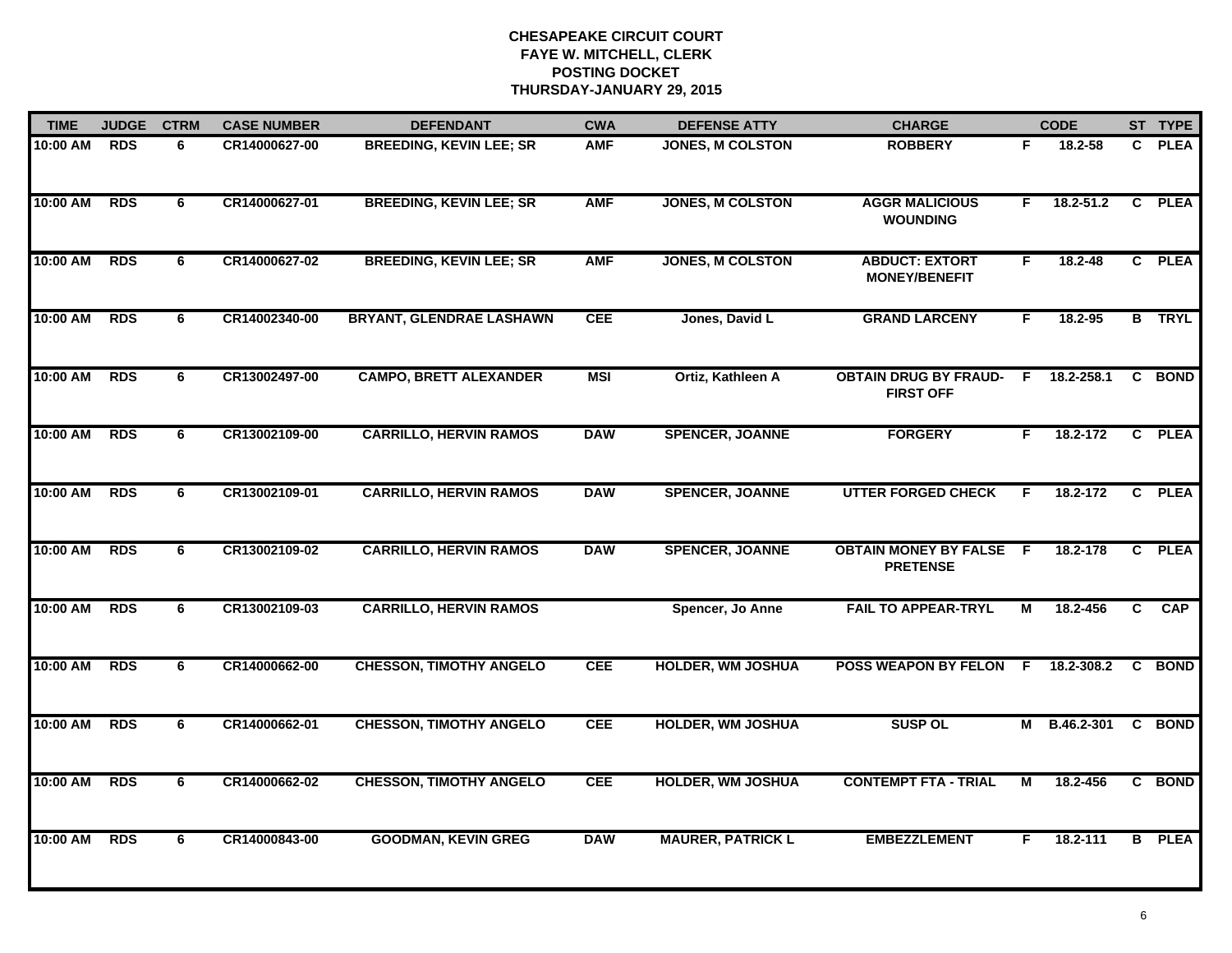| <b>TIME</b> | <b>JUDGE</b> | <b>CTRM</b> | <b>CASE NUMBER</b> | <b>DEFENDANT</b>               | <b>CWA</b> | <b>DEFENSE ATTY</b>      | <b>CHARGE</b>                              |    | <b>CODE</b>    | <b>ST</b> | <b>TYPE</b> |
|-------------|--------------|-------------|--------------------|--------------------------------|------------|--------------------------|--------------------------------------------|----|----------------|-----------|-------------|
| 10:00 AM    | <b>RDS</b>   | 6           | CR14000843-01      | <b>GOODMAN, KEVIN GREG</b>     | <b>DAW</b> | <b>MAURER, PATRICK L</b> | <b>FTA TRIAL</b>                           | М  | 18.2-456       | S.        | <b>SC</b>   |
| 10:00 AM    | <b>RDS</b>   | 6           | CR15000245-00      | <b>MELANSON, KEITH RICHARD</b> | <b>CEE</b> | <b>STOKES, MARL</b>      | <b>DWI: 3RD OFF W/IN 10YRS</b>             | -F | 18.2-266       | C         | <b>PLEA</b> |
| 10:00 AM    | <b>RDS</b>   | 6           | CR15000245-01      | <b>MELANSON, KEITH RICHARD</b> | <b>CEE</b> | <b>STOKES, MARK</b>      | <b>REFUSAL (ACC)</b>                       |    | M B.18.2-268.3 | C.        | <b>PLEA</b> |
| 10:00 AM    | <b>RDS</b>   | 6           | CR15000245-02      | <b>MELANSON, KEITH RICHARD</b> | <b>CEE</b> | <b>STOKES, MARK</b>      | HT & RUN (ACC)                             |    | M C.46.2-896   | C.        | <b>PLEA</b> |
| 10:00 AM    | <b>RDS</b>   | 6           | CR14002677-00      | <b>OLD, MICHAEL NATHAN</b>     | <b>AMF</b> | Black, Hugh E.; III      | <b>VIOL PROBATION ON FEL</b><br><b>OFF</b> | -F | 19.2-306       | C.        | <b>BOND</b> |